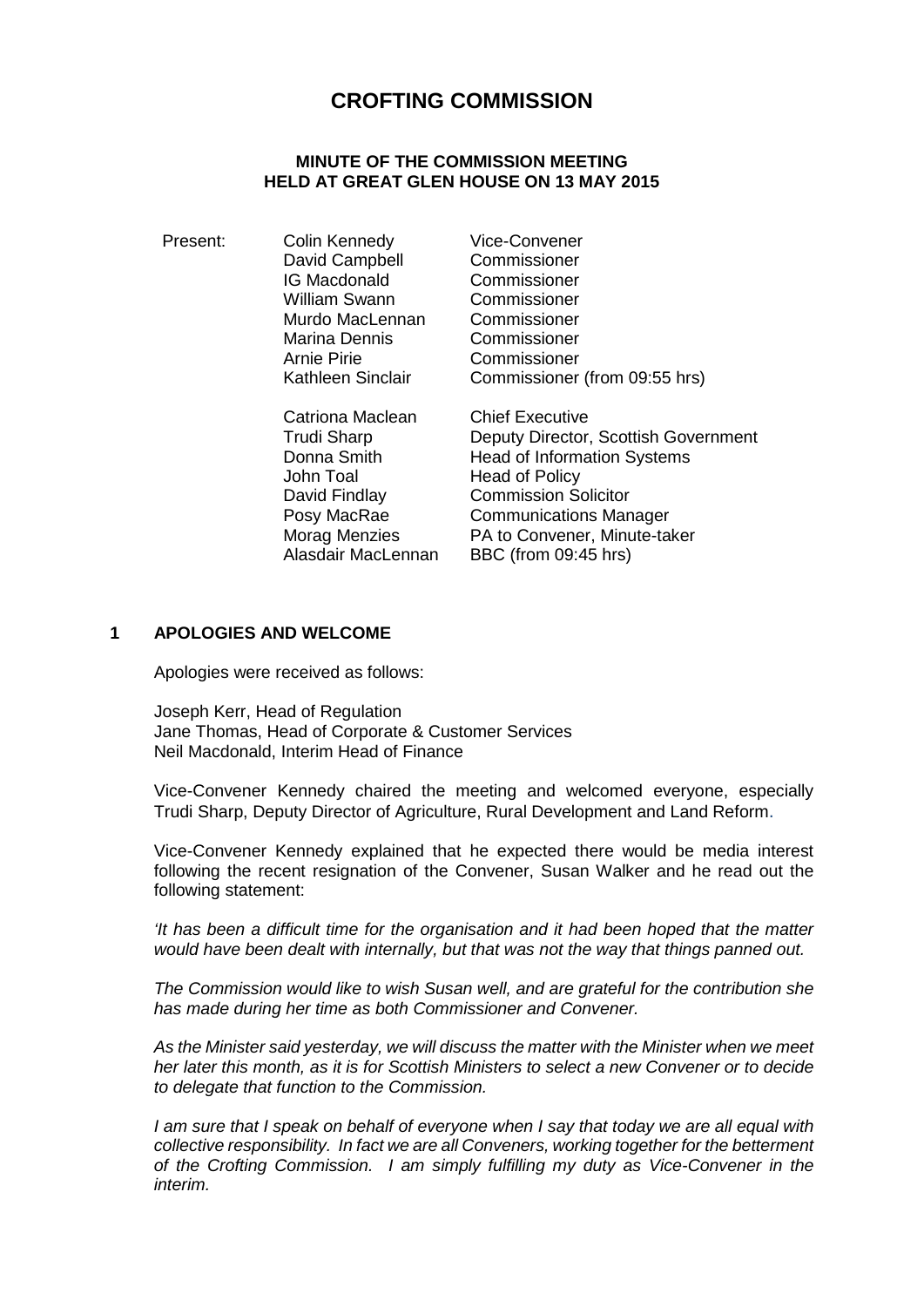*Moving forward as a Board, I think it is of vital importance that we all pull together and I'm sure that we will, to progress what we have started, and I can assure everyone that the Board will continue to be engaged in creating leadership and taking decisions required to provide for the Executive to carry out the task of regulating crofting.*

*I would also like to assure our Chief Executive and all crofters that it is business as usual and that the Board will afford the time and space for her and her Management Team to deliver the service to everyone in the appropriate manner, and she has our unanimous support.*

*So we will now begin the business of the day, concentrating on the primary function of the Commission and staff, which is to focus on the effective regulation of crofting.'*

# **2 DECLARATION OF INTERESTS**

**None** 

# **3 APPROVAL OF DRAFT BOARD MINUTE OF 25 MARCH 2015**

The Minute of the Meeting of 25 March 2015 was approved subject to the following amendment:

|  | Page Item Paragraph Amended/Additional text should read         |
|--|-----------------------------------------------------------------|
|  | والرامون وللمستقال يمورون بالمواطن والمستقال المستقالة المستورة |

2 4 1 Amend 'North Ronaldsay' to say 'South Ronaldsay'.

# **4 MATTERS ARISING FROM PREVIOUS MEETING**

The Action Points from the previous meeting on 25 March 2015 were reviewed:

- Page 4, Item 8, the Chief Executive advised that the new application forms have gone live and are available on the Commission's website. There is a 28 day period where anyone using the new application forms can make comments or suggest improvements to the Commission. If old versions of the application forms are received in the office, they will be processed. The Commission were pleased with the advertising campaign that was used prior
- to the launch of the new forms. • Page 5, Item 10, Commissioner MacLennan wished to report that he has heard that two people have gone forward under the Tighean Innse Gall Scheme to do up
- two derelict croft houses, and this is very positive news. • Page 5, Item 10, fourth paragraph, the Chief Executive agreed to discuss with Stewart Wilson of Tighean Innse Gall, the issue of croft land not having to be decrofted when doing up derelict croft houses.

# **5 E-MAILED PAPER FOR HOMOLOGATION**

# **(a) Best Value Arrangements**

The Chief Executive advised that no negative comments had been received by Commissioners about the e-mailed Paper. The Paper was approved.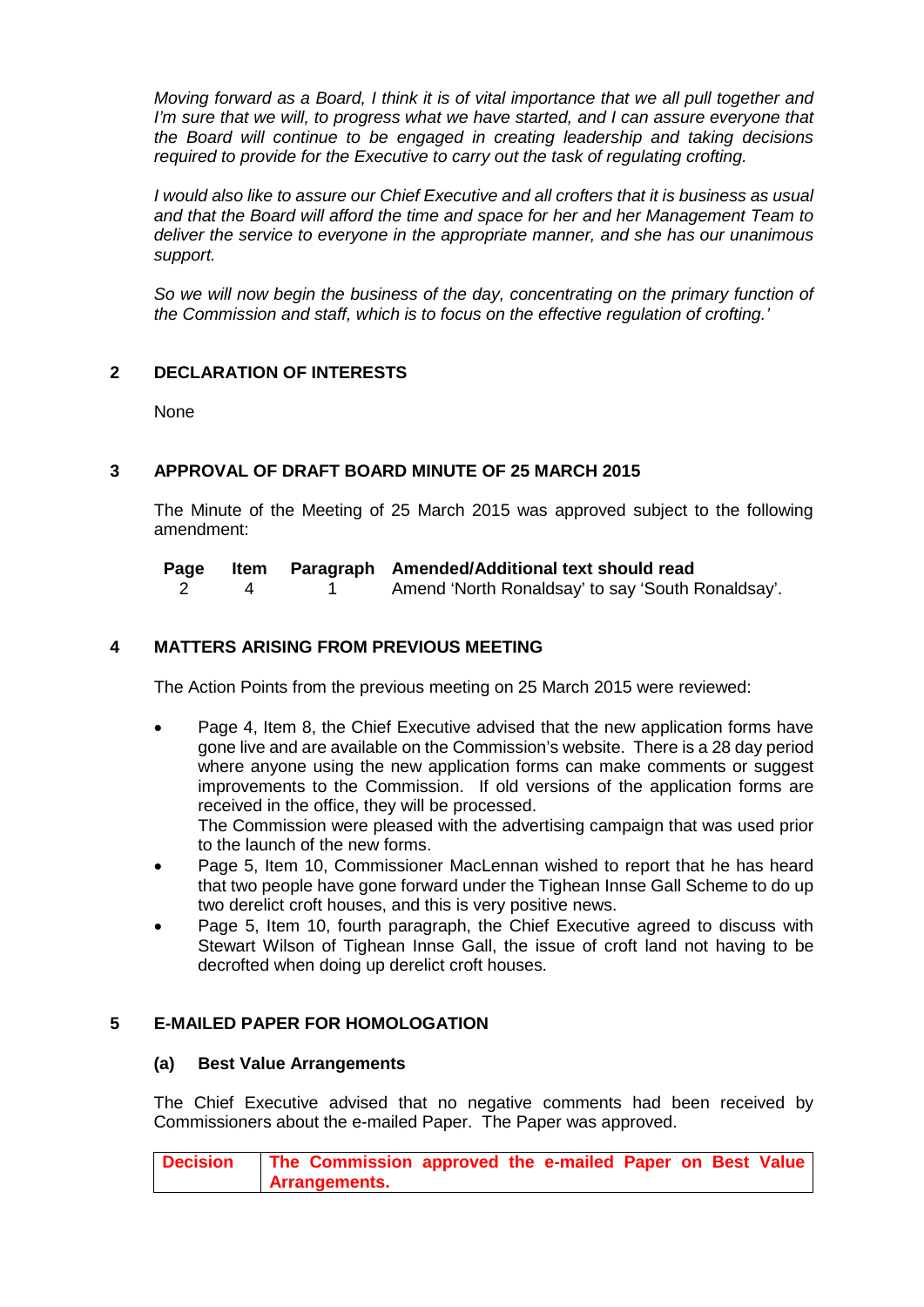# **6 UPDATE FOLLOWING AUDIT & FINANCE COMMITTEE MEETING**

- (a) Commissioner Swann gave an update following the recent Audit & Finance Committee (AFC) Meeting on 29 April 2015.
	- On the Action Points the AFC have agreed the development of the Anti-Fraud Policy which is going ahead with the Internal Auditors.
	- Discussion took place at the AFC about Declarations of Interest and generic Registers of Interest, and how to deal with conflicts of interest with regard to regulatory work.
	- There was concern about the Commission not originally having the systems in place to deal with the large sums of money that were received by the Commission on behalf of Registers of Scotland for applications to register crofts, but it was agreed that this problem has been resolved. It is hoped to streamline the process and be able to accept electronic transfers of money from applicants in the future.
	- Audit Scotland have advised that they have no concerns about the Interim Audit.
	- The Internal Auditors carry out reviews each year on specific areas of the Commission's activity and for 2016/2017 it was the original intention that they would look at Stakeholder Engagement. The AFC have recommended that a review be done on Governance and Risk Management instead, due to the fact that the current Commission is approaching the end of its life, and in terms of handing over to a new Commission it was felt this was much more important.
	- Regarding the Risk Register, the AFC agreed that the Commission needs to work closely with the Scottish Government regarding succession, to try and reduce the risk to the organisation.
	- Another area that was highlighted as a risk was a need to look at matters that are reserved for the Board and matters that are appropriate for subcommittees to deal with. The On-board Guidance makes it very clear that sub-committees have a duty to report fully to the Board and this must be made clear in the Commission's Standing Orders.

The Chief Executive advised that Standing Orders were due to be discussed at the Board Meeting today but it was decided that they will now be discussed on 27 May at the Commissioner Training Day, to make sure that they are in line with the On-board Guidance. It is then hoped that a Paper will come to the Board Meeting in June.

- The AFC would like to encourage Commissioners to attend the AFC meetings as observers where time allows, purely to give them experience of the work and a familiarisation of the AFC.
- The Chief Executive advised that the Commission's Annual Report and Annual Accounts will be simplified this year, following advice from Audit Scotland.

Commissioner Sinclair entered the room at 09:55 hrs.

## (b) **Risk Register**

Discussion took place about the need to plan ahead for succession to the Board and also to think about succession to the Chief Executive post, if the need were ever to arise. Commissioners expressed concern about what would happen if the Chief Executive were to be off sick for a period of time.

The Chief Executive advised that all members of the Senior Management Team took turns to cover for her when she was out of the office, but there was no deputy as such.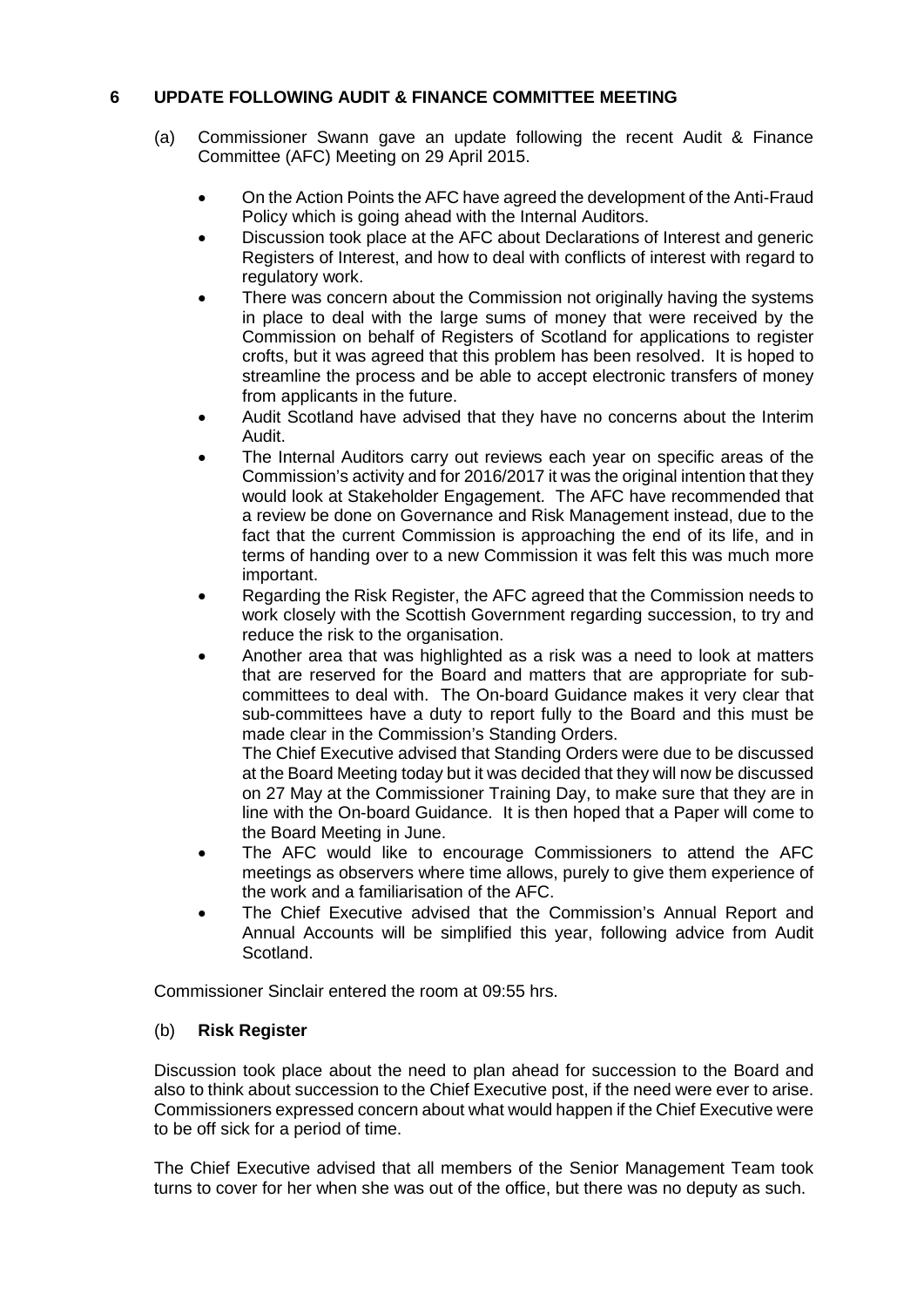Trudi Sharp, Deputy Director advised that this was a very good point to raise and she would think about this and discuss it in more detail with the Chief Executive. She advised that Sponsor Division were going to give more support to the Commission and the Chief Executive.

The Chief Executive advised that, following the Head of Finance Gordon MacDonald's early retirement, Jane Thomas, Head of Corporate & Customer Services has taken over from Gordon, and Neil Macdonald works under Jane.

Discussion took place about the problem of crofters not using their grazings shares and what could be done to improve this situation. It was felt that there would be a better awareness of the use of grazings shares once the information from the Census was analysed.

It might be possible to set up a Pilot with Highlands & Islands Enterprise to work with grazings committees on a local scale and the Commission agreed that if this was possible, they would like to move forward with this in the next few months. Commissioner Swann said that he will make sure this issue stays on the HIE radar.

HIE are already in discussions with the Chief Executive regarding where they would like to see development in crofting and once the information from the Census is known they will be able to move forward on this.

The Commission agreed to let HIE lead on this Pilot.

**Decision The Commission agreed to let HIE lead on a possible Pilot to try and encourage more crofters to use their grazings shares.**

The Commission would like a member of staff to be appointed as a point of contact to liaise with HIE and the Chief Executive agreed to appoint someone and advise the Board who that person is.

The Vice-Convener thanked Commissioner Swann and the AFC for their work on the Committee.

## **7 SHORT TERM WORKING GROUP UPDATES**

**Duties Working Group** – Commissioner Campbell advised that the group met on 23 April 2015 where a broad discussion took place. The group agreed that there was a need to engage with crofters who had advised the Commission that they are in breach of their duties and write to the crofters who haven't returned their Census, advise them that they are in breach of their duties and that they will be put on a list to be investigated. No detail of timescale for that investigation will be given.

The Commission needs to prioritise who to investigate and a Paper will come to the June Board Meeting with details of the group's thoughts on this.

**Records Management STWG** – Commissioner MacLennan advised that he had not attended a Records Management STWG meeting recently but it will be discussed later in the agenda.

**Grazings Regulations STWG** – Commissioner Dennis advised that she had attended the Grazings Regulations STWG but it will be discussed later in the agenda.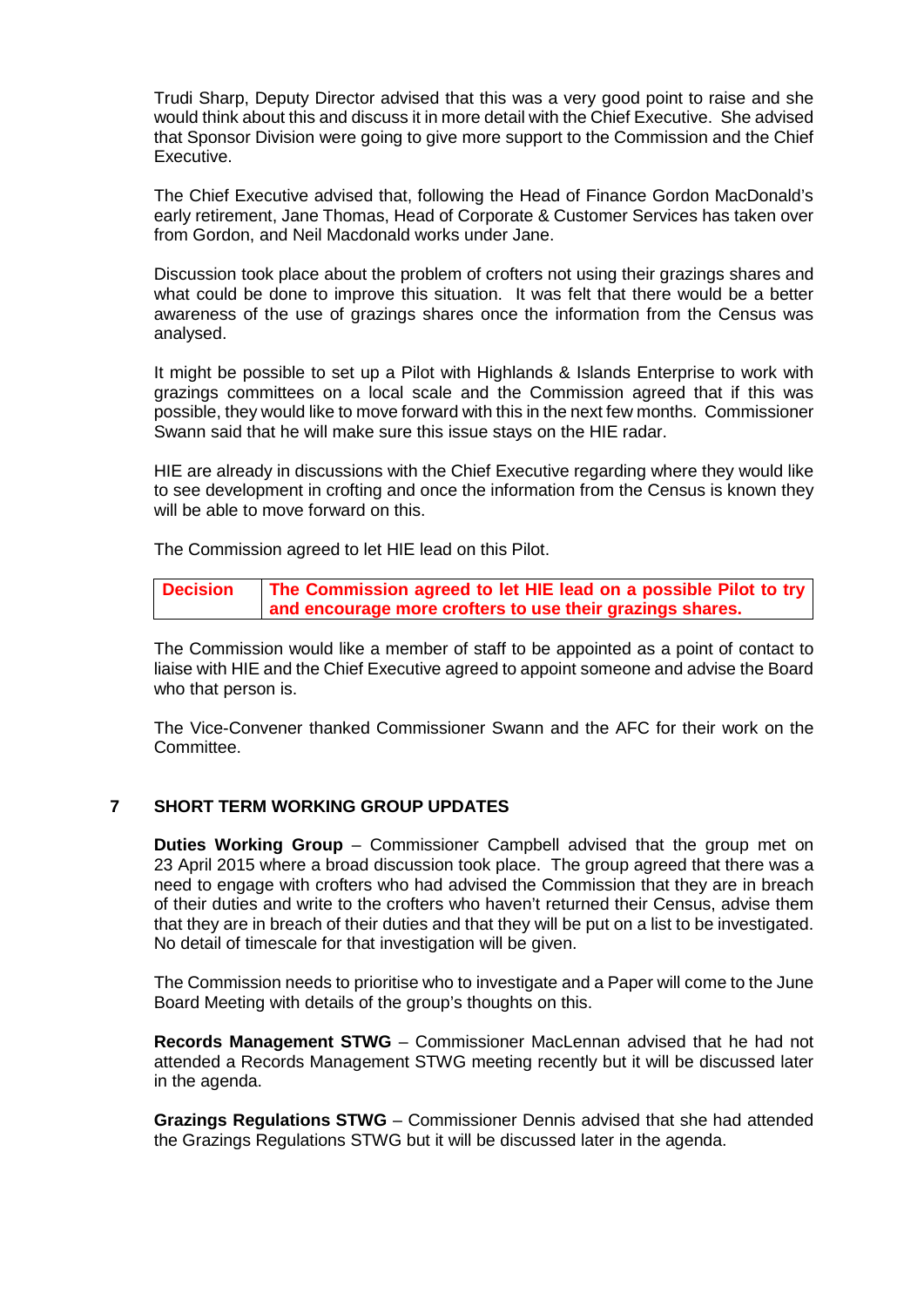# **8 UPDATE FOLLOWING COMPLAINTS COMMITTEE MEETING**

John Toal, Head of Policy declared an interest in items 5.4 and 7.1.

Vice-Convener Kennedy advised that he didn't think that anyone needed to declare an interest for this item as no decisions were being made. The minutes were purely for information but if a more detailed discussion were to take place, interest should be declared at that point.

Commissioner Macdonald gave an update on the Complaints & Investigations Committee Meeting that took place on 23 April 2015 to discuss the quarter 1 January 2015 to 31 March 2015.

He advised that all Stage 2 complaints had been investigated and resolved and there were currently no Stage 2 complaints outstanding.

SPSO guidance states that complaints figures must be published on the Commission's website within 28 days of the end of the quarter and this has already been done. The Board should also note that the 2014/2015 year-end figures for complaints have also been published on the Commission's website, as per SPSO guidance and they will also be included in the Commission's Annual Report.

Staff are regularly reminded about logging Frontline Complaints and training is provided for new staff.

All Investigating Officers are to be issued with an Investigation Plan which will include a summary of complaints received, the decisions taken and the identified learning outcomes, and by doing this it is hoped that all Investigating Officers will deal with complaints in the same way.

The Commission has to publish on a quarterly basis the complaints, the outcomes, the trends, actions taken, and use case studies and examples to demonstrate how complaints have helped to improve the service given by the Commission.

On lessons learned the Commission has to ensure that it has a structured handover for when staff leave their position within the Commission and new staff take over. The Commission needs to ensure better co-ordination in contacting particular third parties e.g. SGRPID, Assessors, Registers of Scotland etc and try to iron out the delays which are affecting applications being processed.

Application forms have been amended to advise customers that there may be a delay to applications being dealt with due to the applicant having to register their croft first. Hopefully this will reduce the number of complaints received.

A Paper will be prepared for the Board on how the Commission handles allegations of misappropriation of funds or allegations of fraud by a grazing committee.

Commissioner Macdonald, as Chairperson of the Complaints & Investigations Committee, felt that it would be more appropriate to have three Commissioners on the C&IC instead of two and the Commission agreed to this. Commissioner Campbell volunteered to be the third Commissioner along with Commissioner Macdonald and Vice-Convener Kennedy. The Committee's remit should be changed to reflect this change.

| <b>Decision</b> | The Commission agreed that there should be three                 |  |  |  |
|-----------------|------------------------------------------------------------------|--|--|--|
|                 | Commissioners on the Complaints & Investigations Committee       |  |  |  |
|                 | instead of two and Commissioner Campbell volunteered to join the |  |  |  |
|                 | <b>Committee.</b>                                                |  |  |  |
|                 | The Committee's remit should be changed to reflect this change.  |  |  |  |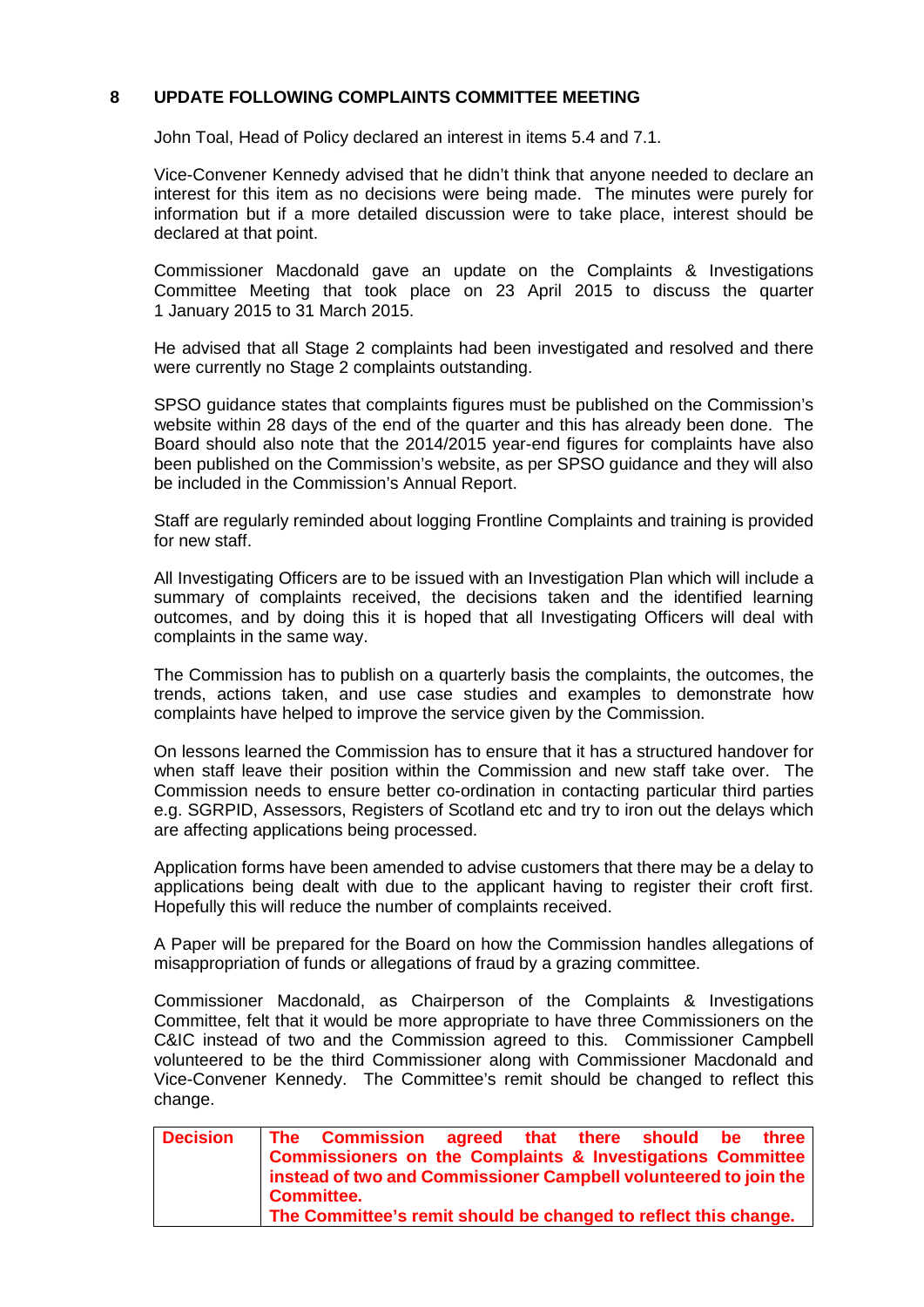Vice-Convener Kennedy wished to thank former Convener Susan Walker and Ian Bryce for their valuable input to the Complaints & Investigations Committee.

#### **9 POLICY PLAN**

David Findlay, Commission Solicitor presented the Paper and advised that the Chief Executive had asked for the Policy Plan to be refreshed so that it focuses more on what the Commission has to do as opposed to what the Commission could do.

Where there were areas that were unclear or confusing, the language has been simplified and linked more closely to the legislation. These areas are identified by tracked changes.

Where there are parts that are contradictory, Mr Findlay feels these should be amended. Once the Policy Plan is stripped down, careful thought should be given to the development of new policies. The Act provides the Commission with a lot of discretion and it would be useful if the Policy Plan outlined how the Commission will use its discretion and clearly state what its Executive functions are.

Part 74 and paragraphs 95 and 96 were amended following the North Ballachulish decision.

After discussion the Board agreed that it was vitally important that the Policy Plan was aligned to legislation. Mr Findlay will continue to work on the Policy Plan and will provide a working draft for Commissioners as soon as possible. If Commissioners are in any doubt in the meantime they should focus on legislation and consult the Commission Solicitor if required.

Linda Gourlay, Crofting Regulatory Manager entered the room at 10:50 hrs.

The Commission asked for 'Report on State of Crofting' to be added to the Bibliography of the Policy Plan. The list of respondents to the draft Policy Plan in 2012 will be removed.

| <b>Decision</b> | The Commission agreed that the Policy Plan should be refreshed<br>as explained by the Commission Solicitor and that a working draft<br>should be provided to Commissioners as soon as possible. |
|-----------------|-------------------------------------------------------------------------------------------------------------------------------------------------------------------------------------------------|
|                 | The Bibliography should have 'Report on State of Crofting' added,<br>and the list of respondents to the draft Policy Plan in 2012 will be<br>removed.                                           |

#### **10 GRAZINGS REGULATIONS**

Linda Gourlay, Crofting Regulatory Manager presented the Paper which consists of a revision of the Grazings Regulations which was carried out by the Grazings Regulations STWG. It takes account of feedback received from respondents following consultation with key stakeholders.

The regulations have been reduced and the guidance has been increased.

There was concern expressed about the fact that grazing committees have to write out to all shareholders every time they want to hold a meeting and it was agreed that this point will be looked at by the Commission Solicitor.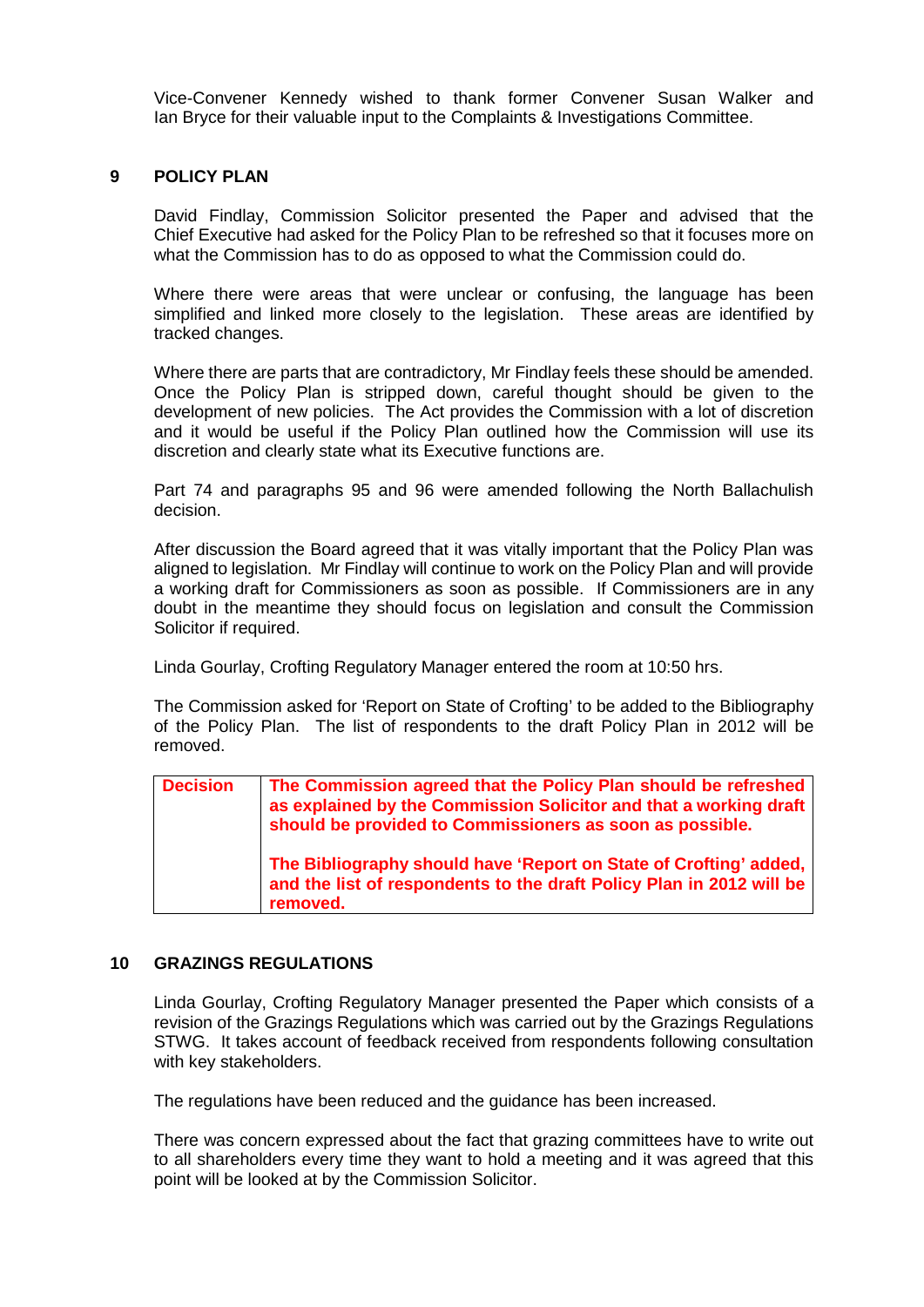After discussion the Commission agreed that the draft Grazings Regulations were still too complex and that the Commission Solicitor should review and refine them to keep them as simple as possible, taking into account the legislation and what the Commission can enforce.

The Commission would like 'fixed equipment' clarified. They would also like a thank you letter sent to Joyce Wilkinson, Assessor for the work she has put into the Grazings Regulations STWG.

Mr Findlay will start work on the Grazing Regulations immediately and will advise Commissioners when they are likely to come back to the Board for approval. He will e-mail an edited copy to Commissioners when it is ready.

| <b>Decision</b> | The Commission agreed that the draft Grazings Regulations were<br>still too complex and that the Commission Solicitor should review<br>and refine them to keep them as simple as possible, taking into<br>account the legislation and what the Commission can enforce. |
|-----------------|------------------------------------------------------------------------------------------------------------------------------------------------------------------------------------------------------------------------------------------------------------------------|
|                 | The fact that grazing committees have to write out to all<br>shareholders every time they want to hold a meeting will be looked<br>at by the Commission Solicitor.                                                                                                     |
|                 | 'Fixed equipment' is to be clarified.                                                                                                                                                                                                                                  |
|                 | A thank you letter is to be sent to Joyce Wilkinson, Assessor to<br>thank her for her work on the Grazings Regulations STWG.                                                                                                                                           |
|                 | The Commission Solicitor will advise Commissioners when the<br>revised Grazings Regulations are likely to come back to the Board<br>for approval and he will e-mail an edited copy to Commissioners<br>when it is ready.                                               |

## **11 REPORT ON CENSUS RETURNS**

The Head of IS gave an update on the Census returns.

Out of 17,000 Census forms issued, just over 14,000 were returned which equates to 84%.

The percentage returns for each crofting area are as follows:

| Argyll & Bute | 78% |
|---------------|-----|
| Highland      | 84% |
| Western Isles | 85% |
| Orkney        | 78% |
| Shetland      | 87% |

The Commission thought this was an excellent return rate and would like this information released to the public through the media.

Discussion took place about whether the Census needed to be issued annually and stressed that it was important that crofters are told what will be done with the information that they provided in the Census.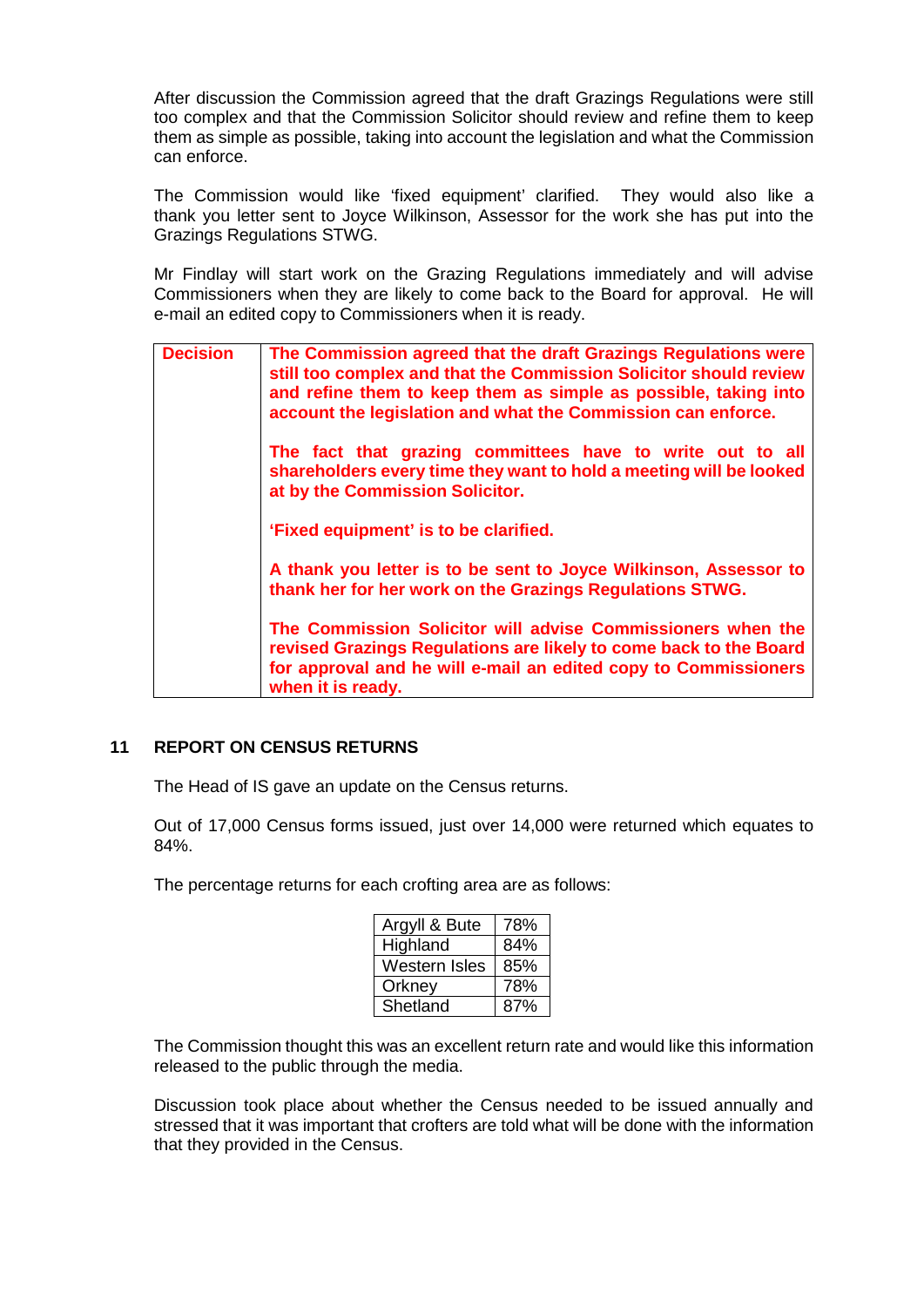Trudi Sharp, Deputy Director advised that she was sympathetic but the Commission was tied to the constraints of legislation which states that the Census must be issued annually. The Commission should look at what is practically possible. This will be discussed at a Sponsor Division meeting.

| <b>Decision</b> | The Commission would like the information regarding the<br>excellent Census return rate released to the public through the<br>media, along with information to crofters about what the |
|-----------------|----------------------------------------------------------------------------------------------------------------------------------------------------------------------------------------|
|                 | Commission is going to do with the information provided by<br>crofters in the Census.                                                                                                  |

## **12 CORPORATE PLAN UPDATE**

The Head of IS presented the Paper which presents an initial draft of the Corporate Priorities for 2015/2016 for consideration. It takes into account the Commission's current position on various pieces of work that were started in 2014/2015 and for the first time introduces some key outcome measures which will provide an indication of whether the Commission is working to meet its priorities which are Regulation, Evidence and Duties.

Discussion took place and Commissioners were also given handouts showing tables with baselines and targets, and a sample report which will show a breakdown for each measure and what has happened since the last report. These reports will be looked at by the Senior Management Team on a quarterly basis and will then come to the Board for information thereafter.

The Commission was very impressed with the new reports and it looks forward to receiving them in the future.

# **13 GAELIC LANGUAGE PLAN**

Posy MacRae, Communications Manager presented the Paper which includes the updated Gaelic Language Plan for 2015-2020.

The current GLP expires in June 2015 and the targets have been updated to be more in line with the Corporate Plan and Communications Strategy.

To be able to achieve some of the targets, an application for Gaelic Language Implementation Funds has been made to Bòrd na Gàidhlig to help fund the communications side e.g. Gaelic leaflets, videos etc.

An application for funding has also been made to help with staff Gaelic training in conjunction with SNH.

Commissioner MacLennan wanted some amendments made to the Plan. On page 130 it should say 'The Crofters Commission developed a Gaelic Policy which was endorsed by its Board in **2009**' instead of '2002'.

Commissioner MacLennan asked that the Commission try to recruit Gaelic speakers where at all possible. The Chief Executive advised that the Commission is bound by Scottish Government rules on recruitment but that she would consider any available options.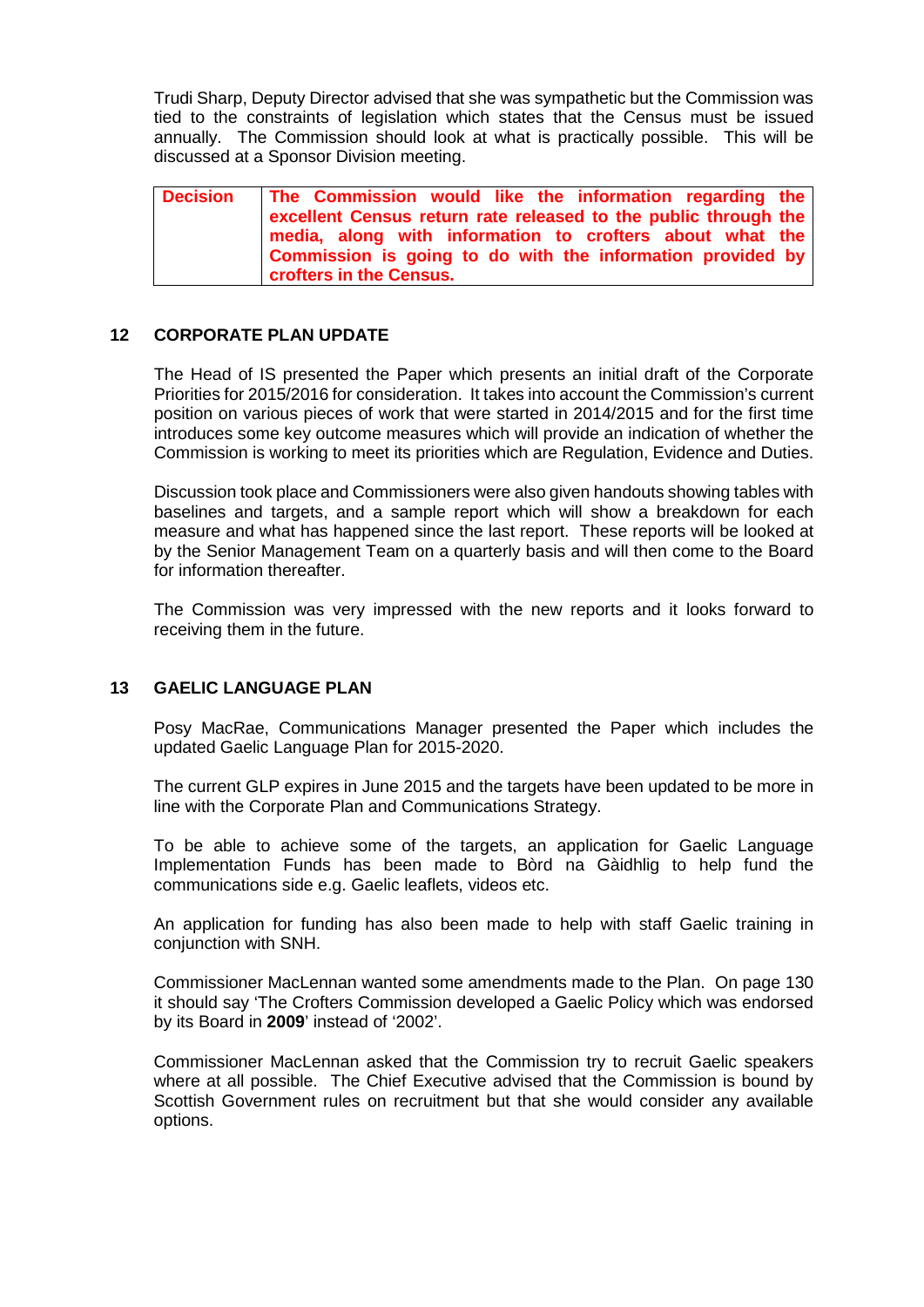The Commission agreed the Gaelic Language Plan for 2015-2020.

**Decision The Commission agreed the Gaelic Language Plan for 2015-2020 with the following amendment: On page 130 it should say 'The Crofters Commission developed a Gaelic Policy which was endorsed by its Board in 2009', instead of '2002'.**

## **14 SHORT REPORT ON EVENTS ATTENDED BY COMMISSIONERS**

**Commissioner Campbell** – attended the Cross Party Group meeting in Edinburgh.

**Vice-Convener Kennedy** – attended vacant croft letting interviews in Sutherland.

**Commissioner Sinclair** – didn't attend any meetings but was invited to attend a Local Leader Programme Meeting which was taking place today 13 May, so she couldn't The Commission asked if more information could be found out about this Programme and passed on to Commissioners for their information. The Chief Executive advised this will be done.

**Commissioner Dennis** – attended a Highland Land Use Strategy Meeting in Inverness and a Delivering Favourable Conditions meeting in Edinburgh.

## **15 RECORDS MANAGEMENT**

Commissioner MacLennan presented the Paper which gives an update to the Board about the current Records Management Plan situation.

Everything is on track with regards to the Plan and there is online training on Records Management that all the Commissioners need to complete. The Head of IS will follow this up.

The Board needs to approve 'A Retention of Records Plan', which will set out clearly which records can be retained and which can be destroyed, at an early meeting.

The Chief Executive advised that in order to comply with legislation, this area of work will have resource implications for the Commission.

## **16 DATE OF NEXT MEETING**

24 June 2015 – Great Glen House

## **17 ANY URGENT BUSINESS**

• Vice-Convener Kennedy advised that Susan Walker, as Convener of the Crofting Commission, had been the Commission's spokesperson and he proposed that the Commission appoint the Chief Executive as the new spokesperson for the Commission, and Commissioner MacLennan as the Gaelic spokesperson. This was agreed.

**Decision The Commission agreed that the Chief Executive should be appointed as the new spokesperson for the Commission, and that Commissioner MacLennan will be the Gaelic spokesperson.**